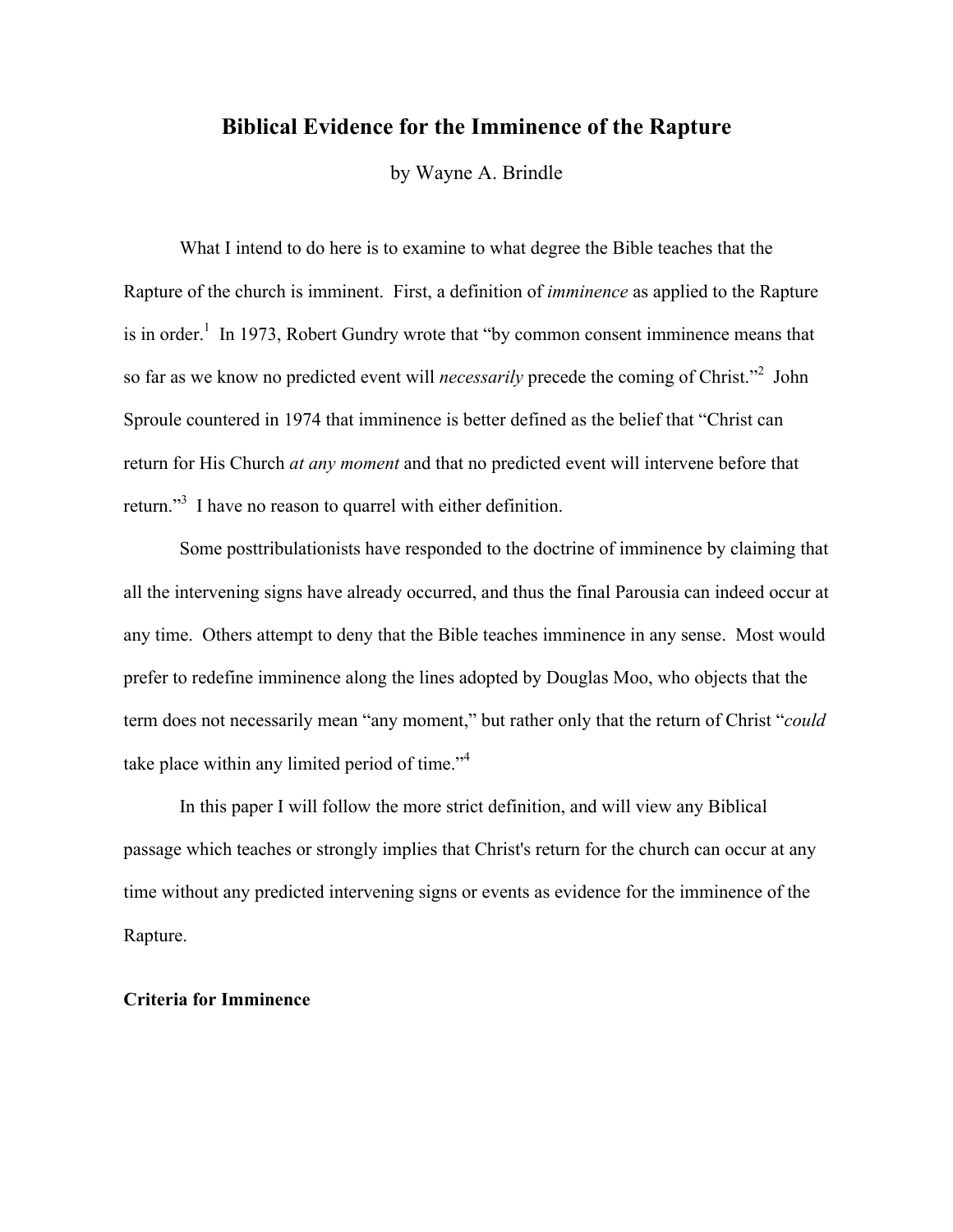But how is one to know for certain whether a specific passage teaches the imminence of the Rapture, when no Rapture passage is given a specific temporal designation? I would propose four criteria, any of which would indicate imminence:

(1) The passage speaks of Christ's return as at any moment.

- (2) It speaks of Christ's return as near, without giving any signs preceding his coming.
- (3) It speaks of Christ's return as something that gives believers hope and encouragement, without indicating that these believers will suffer tribulation.
- (4) It speaks of Christ's return as giving hope without relating it to God's judgment of mankind.

Based on these criteria, many Second Coming passages fail the test. Matthew 24-25, for example, describes Christ's return as delivering the elect from tribulation and death, and does not prove imminence. Likewise 2 Thessalonians 2 and Revelation 19 fail to speak of imminence, since both depict eschatological chronologies which include signs for Christ's return (although 2 Thessalonians 2:1, a reference to the Rapture, could arguably be separated from the rest of the chapter). Even Revelation 3:10 might fail to meet these criteria, since it speaks of a keeping "out of the time of testing," which, it is argued by many, indicates a deliverance from tribulation that is already occurring. I will proceed instead to passages that are commonly put forth as clearly teaching imminence.

## **John 14:1-3**

<sup>1</sup> "Do not let your heart be troubled; believe in God, believe also in Me. <sup>2</sup> "In My Father's house are *many dwelling places; if it were not so, I would have told you; for I go to prepare a place for you. 3 "If I go and prepare a place for you, I will come again and receive you to Myself, that where I am, [there] you may be also.* (NASU)<sup>5</sup>

John 14:3 is the only passage in the Gospels that is commonly accepted by contemporary pretribulationists and posttribulationists alike as a reference to the Rapture. I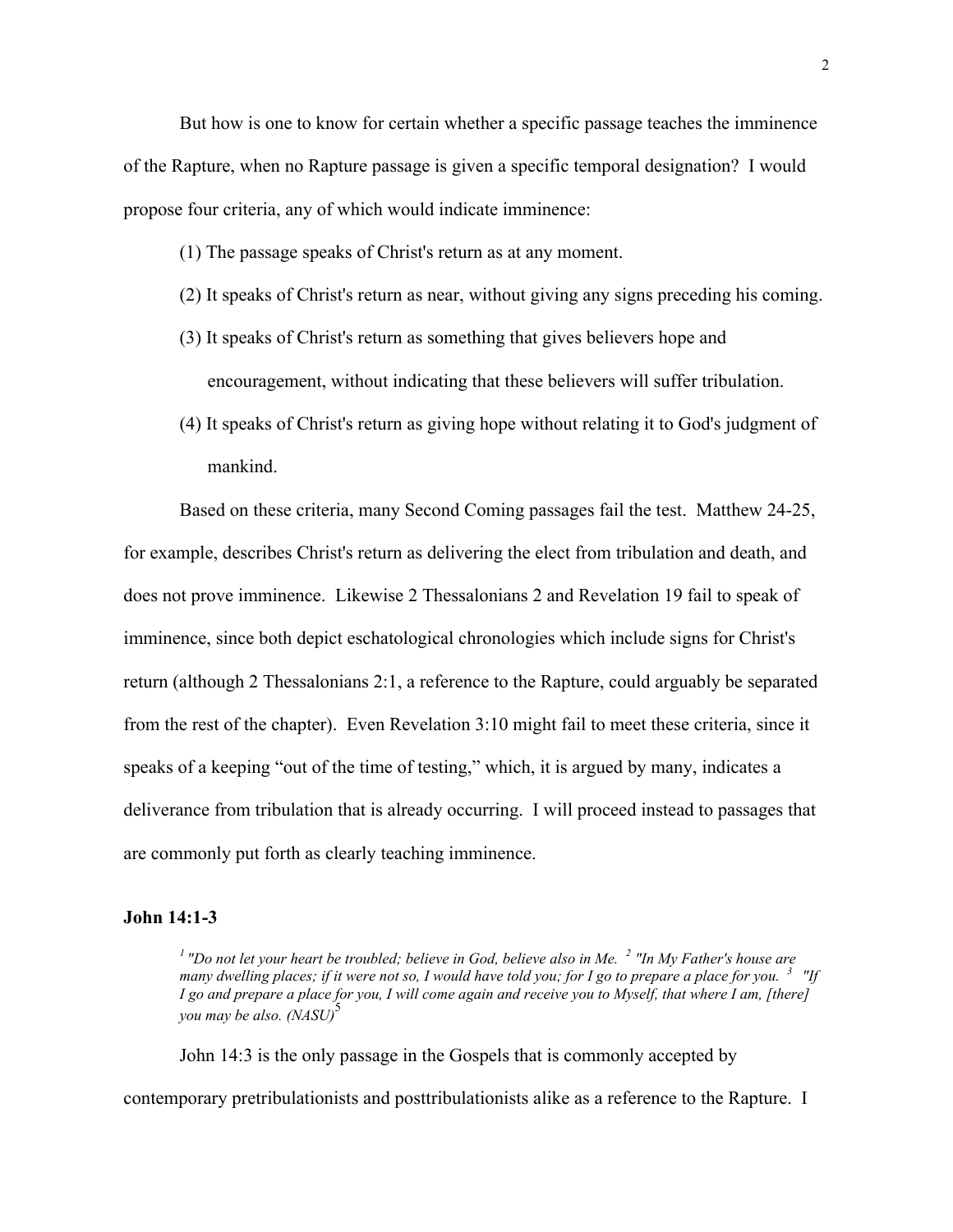take it as evident that when Jesus says, "If I go," he is not merely speaking figuratively of his death or resurrection. He refers to a literal departure, in which he went bodily from earth to heaven (cf. Acts 1:11). His next statement, "I am coming again" (*pavlin e[rcomai* – a futuristic present = "I will come again"),  $6$  must likewise refer to a literal and bodily return from heaven, not a coming of Christ to individual believers in death<sup>7</sup> or in the person of the Holy Spirit. Again, many posttribulationists agree with pretribulationists on this point.<sup>8</sup>

When Christ returns, he will take believers to be with him forever. Verse 2 clearly refers to heaven as "my Father's house." The close connection between the "dwelling places" and the Father's house almost certainly locates the "dwelling places" in heaven. $9\,$  In verses 2 and 3, Jesus twice discusses an activity which he will carry out in his "Father's house"—he will "prepare a place" for believers.<sup>10</sup> Sometime after that has been accomplished, he will then "come again" and "receive" (*paralhvmyomai* – "I will take to myself") them "to himself." Where will he take them? He will take them "where I am" (*o{pou eijmiV ejgwV*). But where exactly is that?

There are two clues to the answer to this question. First, Jesus' double reference to "preparing a place for them" in heaven is irrelevant (even worthless) information if he does not intend to take them there when he "takes" them to himself. The foregoing context thus virtually compels us to conclude that he intends to take them to heaven—where he "will be" (*eijmiV* is also futuristic here). Second, Jesus' next statement is "and where [*o{pou*] I am going, you know the way." Unless Jesus is being intentionally devious, we must assume that he is still speaking of heaven. In fact, following Thomas' question about the way (v. 5), Jesus candidly states that no one is able to go *to the Father* except through him (v. 6).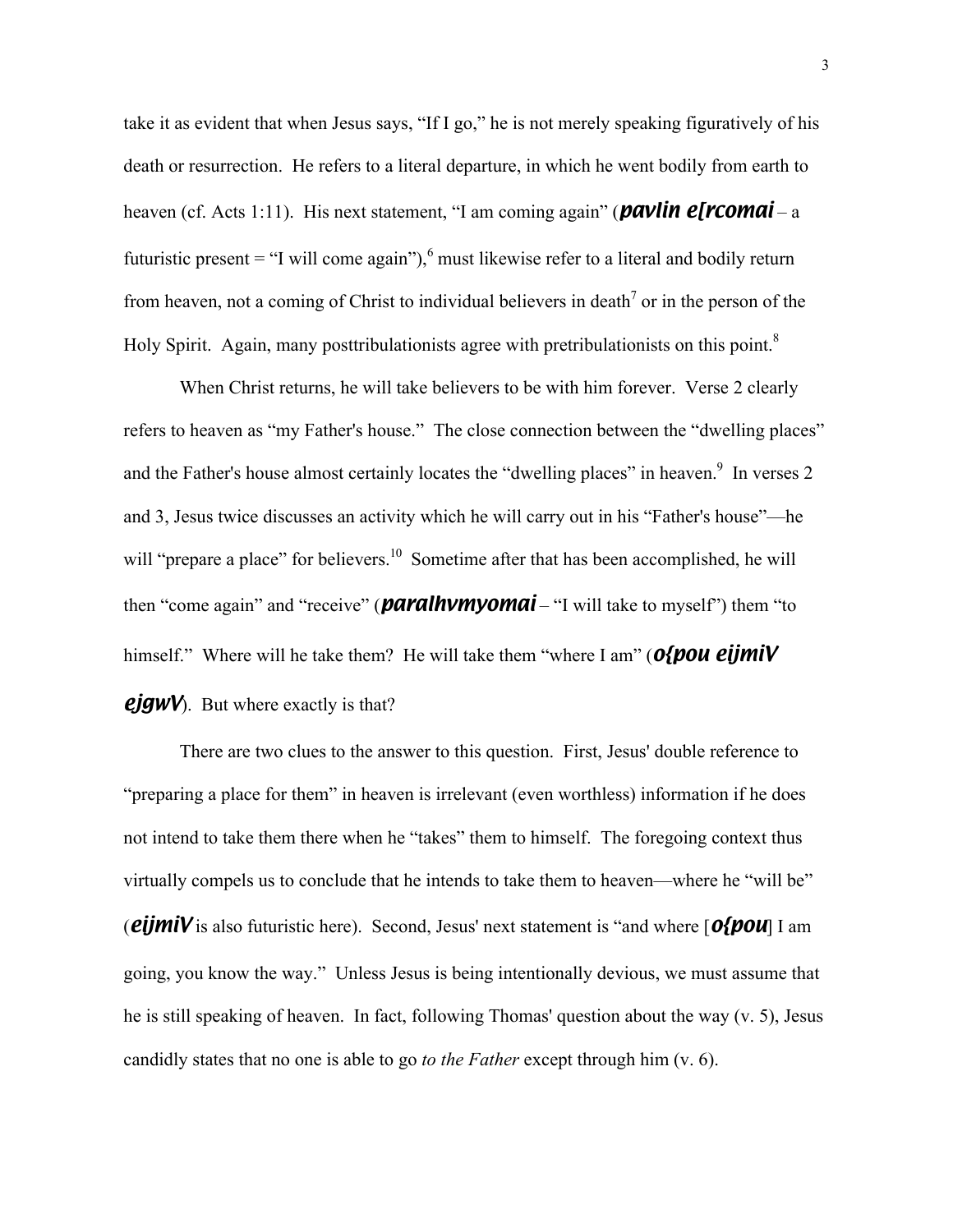Thus Christ will go to heaven (his ascension), then return literally and bodily to earth for his people, and take them literally to heaven with him (at the Rapture) to "be with him." Some exegetes object that since the word "heaven" is not in the passage, the emphasis of the text is on Christ's promise that believers will ultimately (and always) be "with him"- wherever that is--so that the promise should not be understood as necessarily implying a Rapture "to heaven."<sup>11</sup> This would allow the Rapture to occur at the same time as Christ's coming to the earth, so that "where he is" is on the earth during the Millennium, not in heaven. As shown above, this explanation makes a mess of the preceding context, as well as the conversation that follows it.

Now, what does all this have to do with the question of the imminence of the Rapture? In the preceding context, the apostles have begun to show signs of fear as a response to Jesus' statements about his coming departure. In answer to a question from Peter, Jesus said, "Where I go, you cannot follow Me now, but you will follow later," to which Peter replied, "Lord, why can I not follow You right now?" (13:36-37). This led Jesus to begin the current discussion with the statement, "Do not let your heart be troubled." Christ here clearly speaks of the Rapture as an antidote to their fears and as a great hope and encouragement in light of his coming departure to heaven.<sup>12</sup> There is no mention of suffering or judgment from which the Rapture may rescue them, nor are any preceding signs mentioned. It appears to be presented purely as a reunion of the apostles with their Lord, which issues in an eternal "athome-ness" with both Jesus and his Father.

In addition, assuming a premillennial eschatology, this passage cannot refer to Christ's Second Coming to the earth, since at that time Christ will rule on earth rather than return to heaven with his people. In fact, on the occasion of the Second Coming, no one is depicted as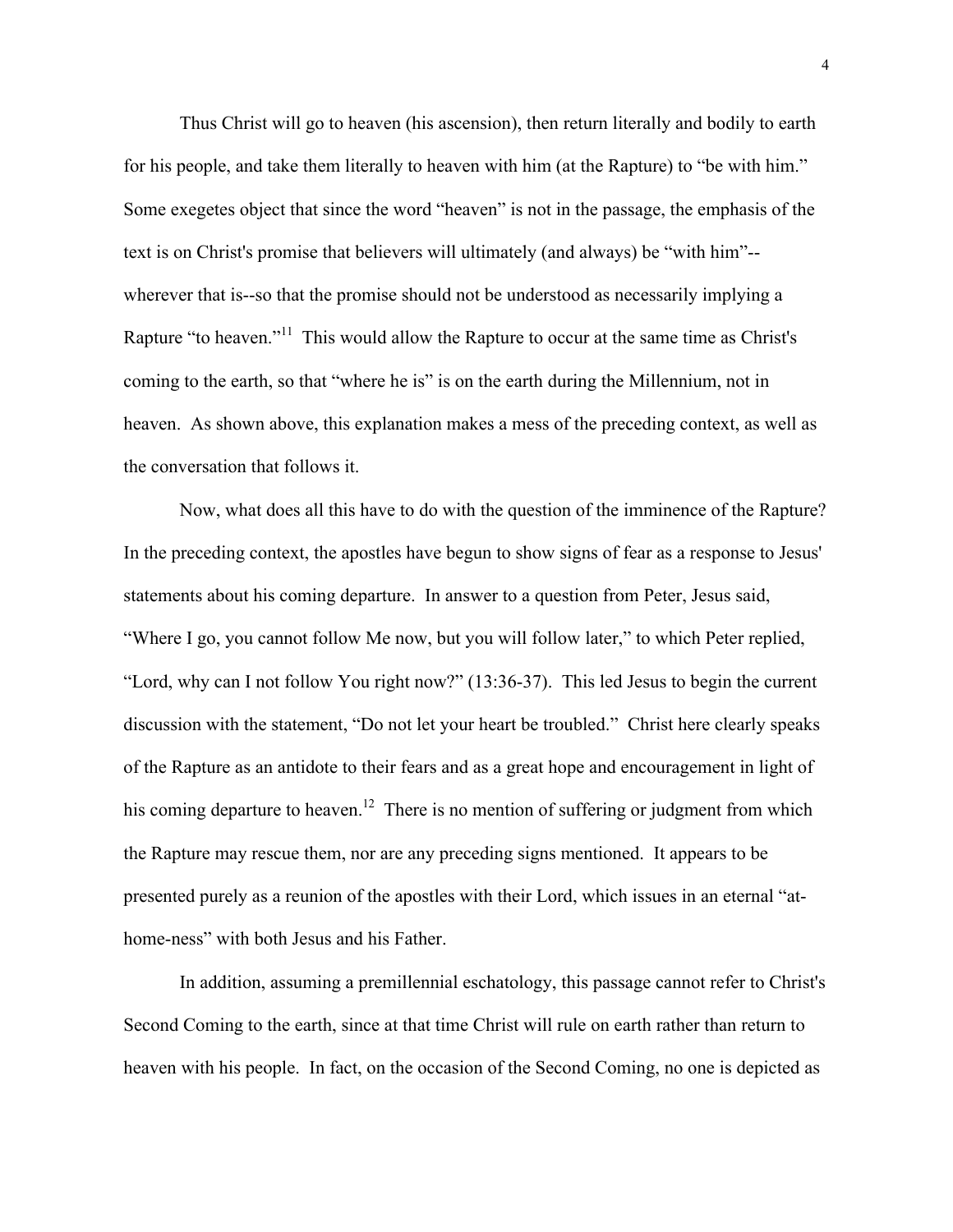going from earth to heaven.<sup>13</sup> The events depicted in Matthew 25 and Revelation 20 are not possible in John 14:1-3, and no intervening event such as a time of tribulation is even hinted at.

## **1 Thessalonians 1:9-10**

<sup>9</sup> For they themselves report about us what kind of a reception we had with you, and how you turned to *God from idols to serve a living and true God, 10 and to wait for His Son from heaven, whom He raised from the dead, [that is] Jesus, who rescues us from the wrath to come.*

Three time periods are described here, in all of which the Thessalonian believers participated. First, when Paul visited them with the gospel, they "turned to God from idols"; that is, they responded to Christ by faith and were born again. Second, they were now serving "a living and true God" (rather than the idols and false gods they formerly worshiped) as they waited for Christ to return from heaven. Third, one day Jesus would appear out of heaven and rescue them "from the wrath which is to come" (*ejk th'" ojrgh'" th'" ejrcomevnh"*).

What "wrath to come" is this? Since Christ's appearance "out of heaven" is later described in 4:15-17 as the Rapture, this "coming wrath" must be the same wrath described in 5:3, 9, which is the wrath of the eschatological Tribulation.<sup>14</sup> The general context of both Thessalonian epistles is the Day of the Lord, especially that aspect of God's judgment that precedes and leads up to Christ's second coming. Indeed, the fact that 1:10 calls it a "coming wrath" implies that the "rescue" is related to Christ's return.

In what sense will believers be rescued from this wrath? Paul says that they will be rescued "from," "out of," or "away from" the coming wrath. The  $UBS<sup>4</sup>$  text, following three Alexandrian manuscripts, reads *ejk th'" ojrgh'"*. Daniel Wallace, however, argues that the internal evidence strongly supports as original the reading **apoV th''' ojrgh'''**,<sup>15</sup> which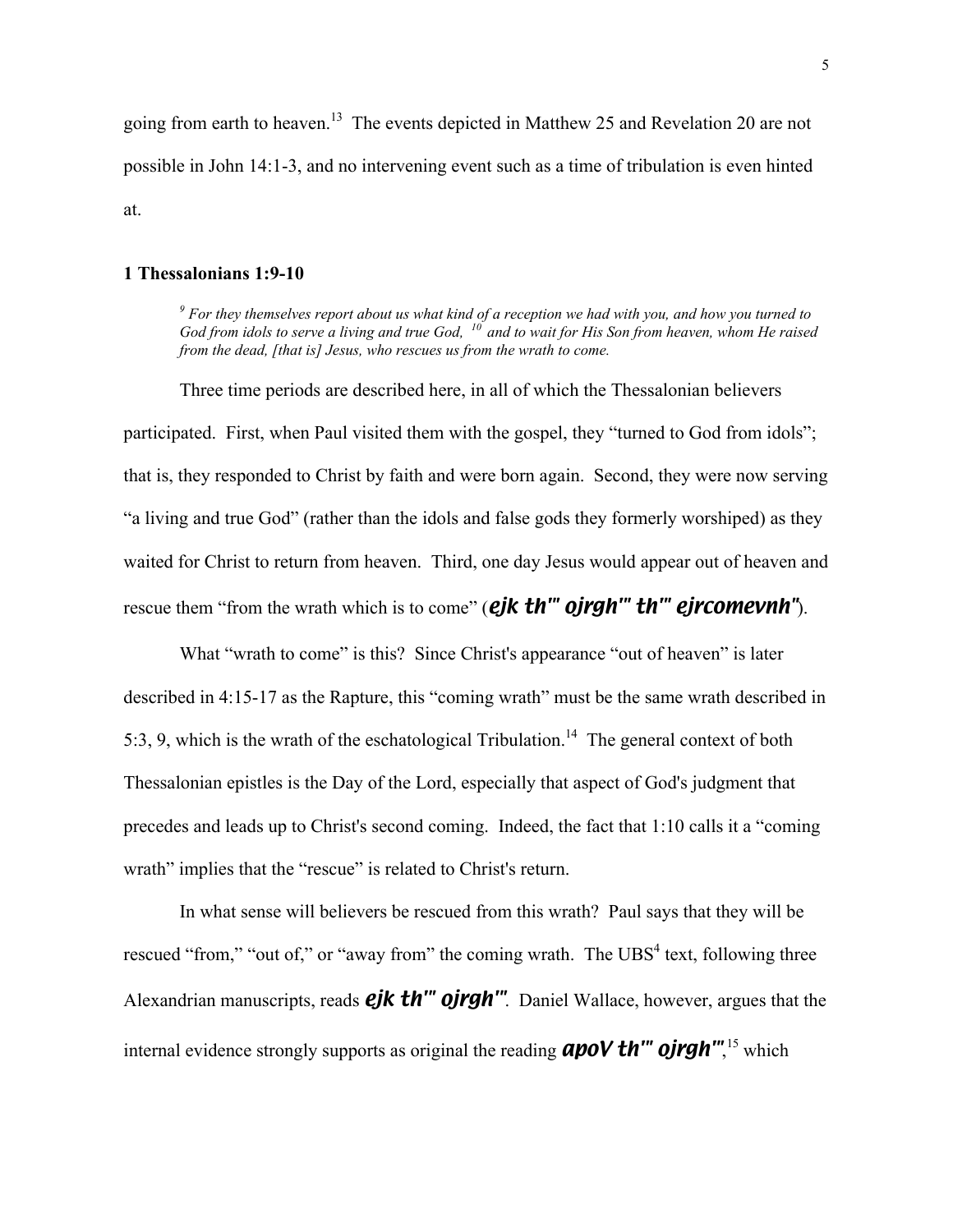implies that Christ will not only rescue believers "out of" the coming wrath, but will also keep them "away from" that wrath. To quote Wallace,

On all fronts the internal evidence is decidedly in favor of *ajpov*. There are many good reasons why a scribe would change *ajpov* to *ejk*, and virtually nothing to argue in the other direction. To answer the question, "Which reading best explains the rise of the others(s)?", *ajpov* must be judged as the obvious originator of *ejk*. This writer would give *ajpov* an A- rating on internal probability.<sup>16</sup>

Even apart from the strength of the *ajpov* reading, the statement points to a

deliverance *before* wrath begins. The attempt by many non-pretribulational expositors to interpret this wrath as God's final judgment illustrates the point. To say that the point of this passage is to show that salvation by Christ provides a present deliverance that will keep believers "out of" the final wrath and judgment of God makes it necessary that one interpret the deliverance as total and complete. In other words, the saved will not be touched at all by God's final wrath.<sup>17</sup> If the same explanation of **ejk** or **ajpov** is used with regard to the believer's deliverance from the coming eschatological wrath (the Tribulation, as depicted in chapter 5), the present passage must be seen to provide strong evidence for Paul's belief in an imminent Rapture.

To object that the participle which names Jesus as the one who rescues (*toVn*

*rJuovmenon*) us, since it is a present tense, must denote a current, progressive deliverance from God's general (non-eschatological) wrath misunderstands both the relevance of the tense of the articular participle and the meaning of the final participle (*th'" ejrcomevnh"*, "coming"). The participle *rJuovmenon* may be considered timeless with the force of a substantive.<sup>18</sup> As F. F. Bruce puts it, "the participle plays the part of a nomen agentis, 'our deliverer<sup>tec</sup> (as in Romans 11:26, *oJ rJuovmeno*" is usually translated "the Deliverer").<sup>19</sup>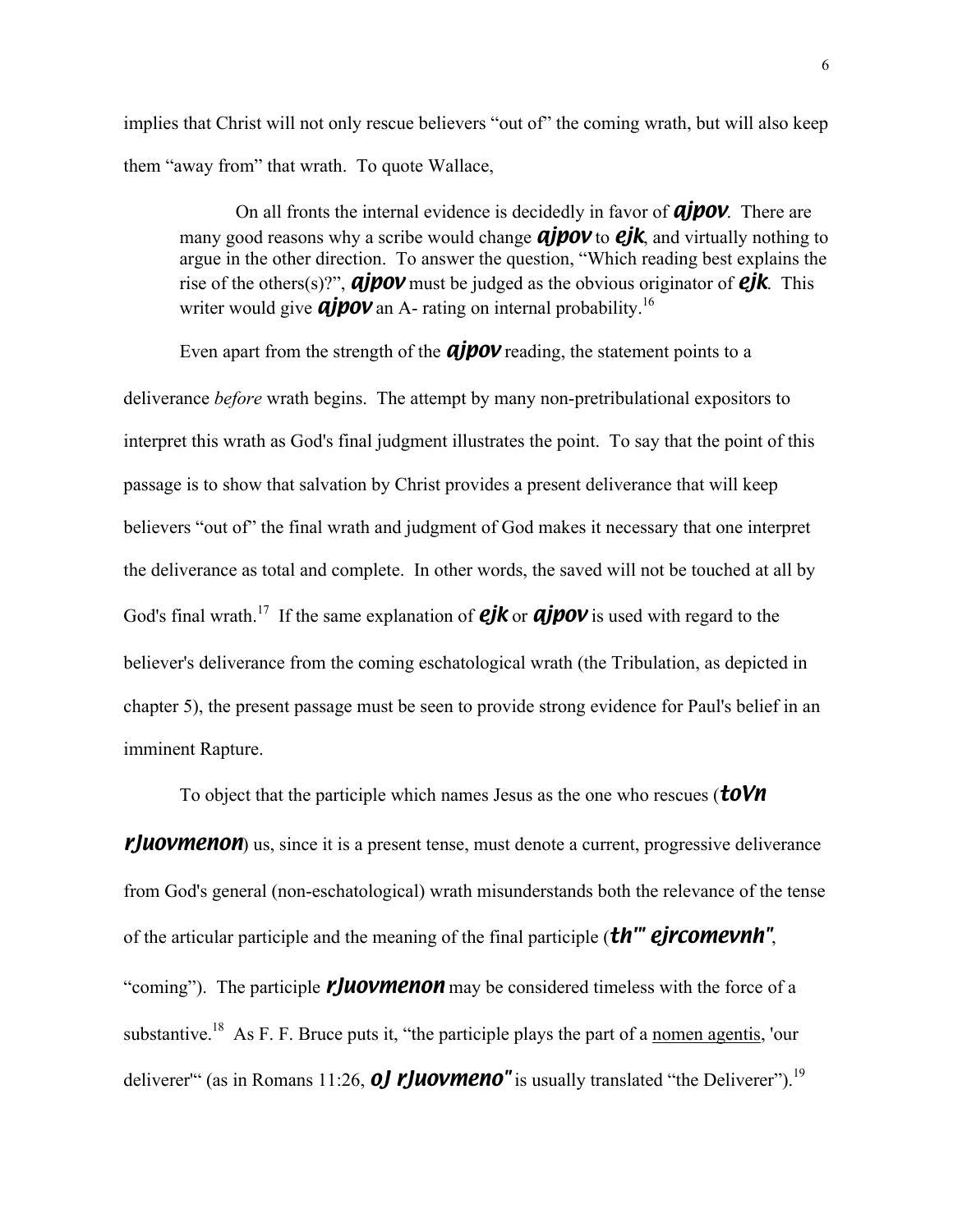On the other hand, the present participle here could be futuristic, making it equivalent to the phrase *ajpoV th'" mellouvsh" ojrgh'"* ("the coming wrath") in the preaching of John the Baptist (Matt. 3:7; Luke 3:7). The closing participle, *th'" ejrcomevnh"*, seems clearly to be futuristic. This would allow a close connection between the future deliverance and the fact that the object of the deliverance is a wrath which itself is still "coming."

In any event, 1 Thessalonians 1:9-10 seems to function as Paul's "apostolic kerygma," imparted to the infant church while Paul was still in Thessalonica. It serves as a "summary of the eschatological teaching Paul had given, which finds its expansion and further explanation in 4:13–5:11,"<sup>20</sup> to which we now turn.

#### **1 Thessalonians 5:4-9**

<sup>4</sup> But you, brethren, are not in darkness, that the day would overtake you like a thief; <sup>5</sup> for you are all *sons of light and sons of day. We are not of night nor of darkness; <sup>6</sup> so then let us not sleep as others do, but let us be alert and sober. <sup>7</sup> For those who sleep do their sleeping at night, and those who get drunk get drunk at night.* <sup>8</sup> But since we are of [the] day, let us be sober, having put on the breastplate *of faith and love, and as a helmet, the hope of salvation. <sup>9</sup> For God has not destined us for wrath, but for obtaining salvation through our Lord Jesus Christ …*

Paul begins this section by assuring his readers that they know "the times and the epochs" (5:1) and do not need any new information on the subject from him. They know "very well" (accurately), for example, that "the day of the Lord will come like a thief in the night"  $(5:2)$ . The wrath of that day is the same as that of 1:10, described here as coming as suddenly and unexpectedly as "labor pains on a pregnant woman" (5:3, NIV). Unbelievers ("they") will not escape.

That the "destruction" described in verse 3 is that of the Great Tribulation as a whole and not the "day of vengeance" accompanying Christ's second coming (2 Thess. 1:7-9) or God's later judgment of the lost (Rev. 20:11-15) is indicated by the fact that those who will suffer this destruction are quoted as saying, "Peace and safety," just before the calamity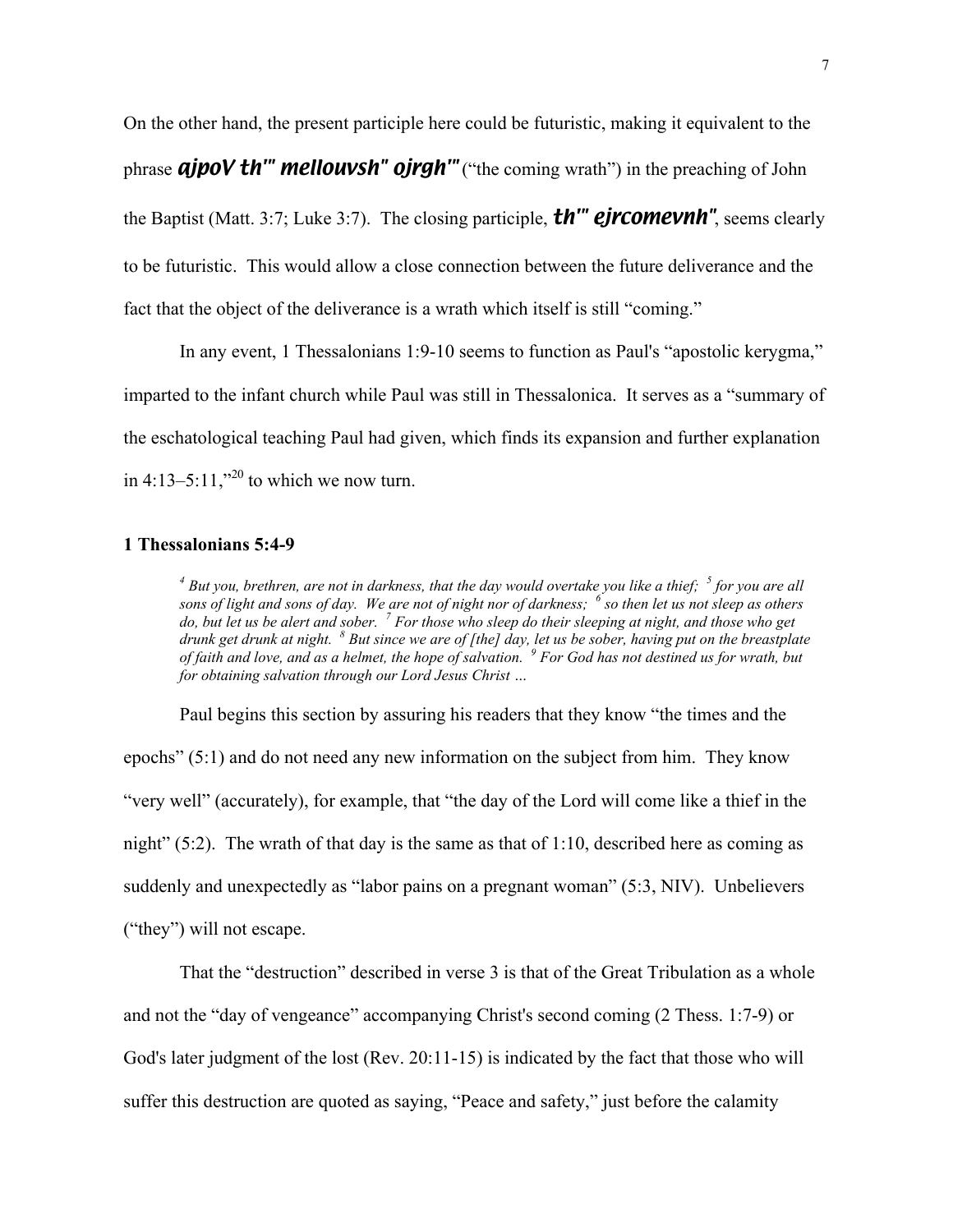suddenly and violently comes upon them. It is unthinkable that people could be saying near the end of the Tribulation or during the outpouring of heavenly signs (Rev. 6-19) or at the time of God's final judgment anything resembling "peace and safety."<sup>21</sup> Men's hearts will "faint from fear" during the Tribulation (Luke 21:25-27), and there is no reason to think that those who "will not escape" will find Christ's judgment any more comforting.

Beginning in verse 4, Paul contrasts the situation of the believer with that of the unbeliever, inserting the pronouns "you" and "we" (5:4-5). As Paul Feinberg puts it, "The day of the Lord will overtake the unbelievers as a thief in the night because of their general moral state, which is spoken of as night, or darkness. Believers, on the other hand, will not be surprised as they are of light and the day."<sup>22</sup> In addition, the contrast between the "you" of verses 1-2, 4-5, and the "they" of verse 3 ("they shall not escape") strongly implies that the church *will* escape, and that is one reason Paul has no need to discuss the "times and epochs" of the Rapture (5:1).

These contrasts are followed in verses 6-8 with exhortations to be alert and sober (selfcontrolled), living in faith, love, and a confidence in salvation, since this is the lifestyle that is fitting for the day (cf. Rom. 13:12-13). Drunkenness and sleep characterize the night, but alertness and soberness are needed in the daytime (cf. 1 Pet. 5:8).<sup>23</sup> Then in verse 9 Paul reaffirms the fact that God has not destined believers to suffer this eschatological wrath, but rather have been appointed to obtain salvation through Christ. This salvation is further defined in verse 10 as including an eternal "living together" with Christ, thus showing that it is parallel to the "rescue" of 1:10 and the "catching up" (rapture) of 4:17 ("thus we shall always be with the Lord").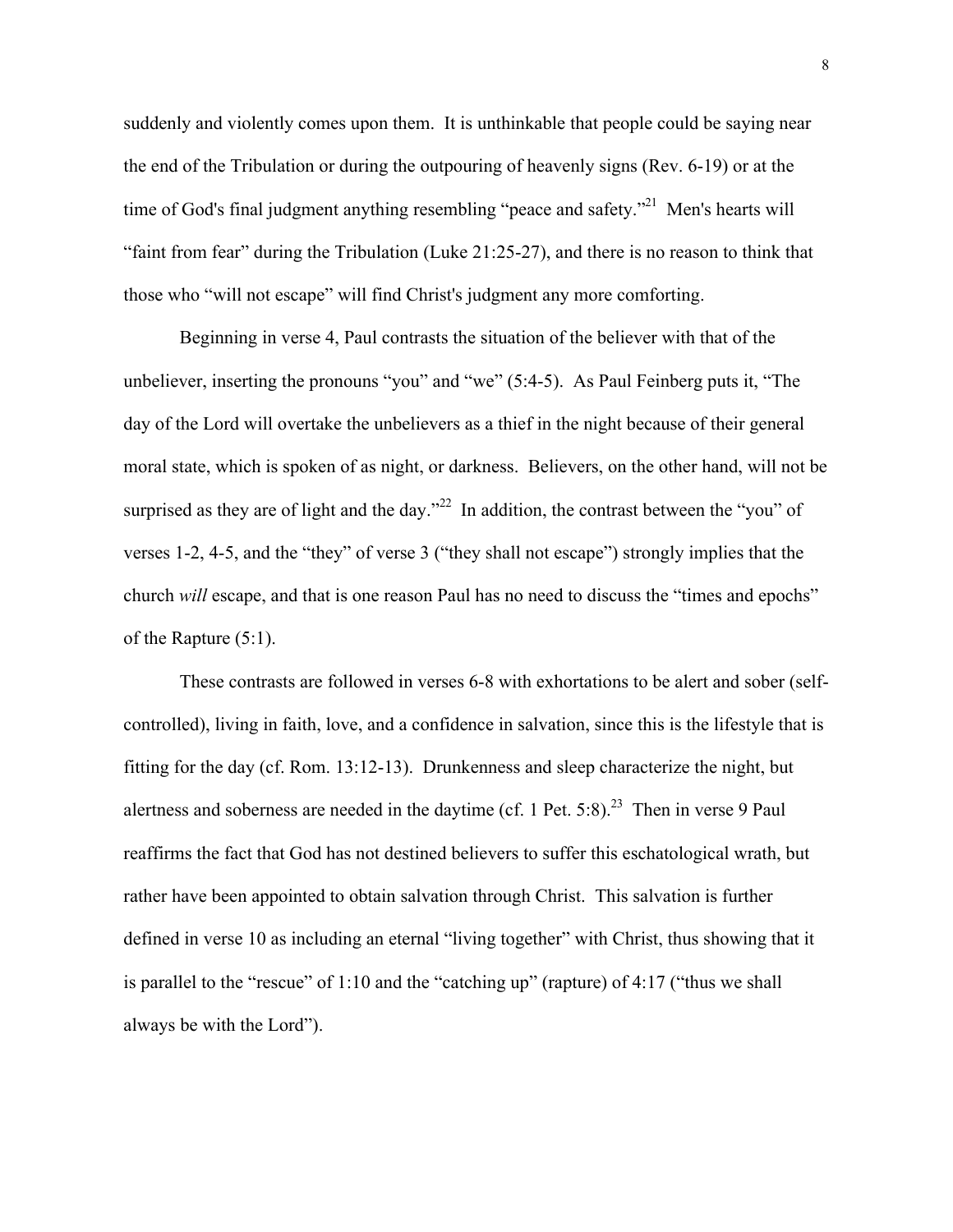According to verse 2, it is the "day of the Lord," not specifically the destruction, that will "come as a thief in the night." The destruction will be the evidence of the "day." This day of the Lord is apparently a literal period of time which stretches through the millennium to the new heavens and the new earth (2 Pet. 3:7-13). It is this period of time that will begin in the night, like a thief. Both night and day are periods of time. The church, Paul says, is not of the night, but of the day (verses 4, 5, 8). Day and night cannot exist at the same time in the same way or in the same place. But here one group (the church) is always of the day, and the other group (unbelievers) is trapped in the night and destined to suffer God's eschatological wrath.<sup>24</sup> It is certainly possible to see the day and night as representing "coexisting spiritual conditions." But to say that the day of the Lord will come upon the church that is of the day in the same way and at the same time that it will come upon unbelievers as in the night would seem to contradict the Paul's specific declaration that it will come "as a thief in the night" and to make his counsel to stay alert, watchful, and sober practically worthless.<sup>25</sup>

It seems evident that Paul presents salvation here as an alternative to the wrath which is manifested by the Tribulation. The purpose of this salvation is that believers will "live with Christ" (*suVn aujtw'/ zhvswmen*, 5:10), which therefore has exactly the same results as the Rapture in chapter 4 (*suVn kurivw/ ejsovmeqa*, 4:17). Even the words of encouragement and comfort ("therefore encourage one another--*parakalei'te*

**ajllhvlou"**--and build up one another," 5:11) are identical with those in 4:18 ("therefore" comfort one another--*parakalei'te ajllhvlou"*--with these words"). Paul clearly teaches that a Rapture will occur and that it will include all living believers (1 Thess. 4:17; 1 Cor. 15:51). The fact that in 1 Thessalonians 5 Paul describes the Rapture as part of the outworking of the salvation which will deliver the church from God's eschatological wrath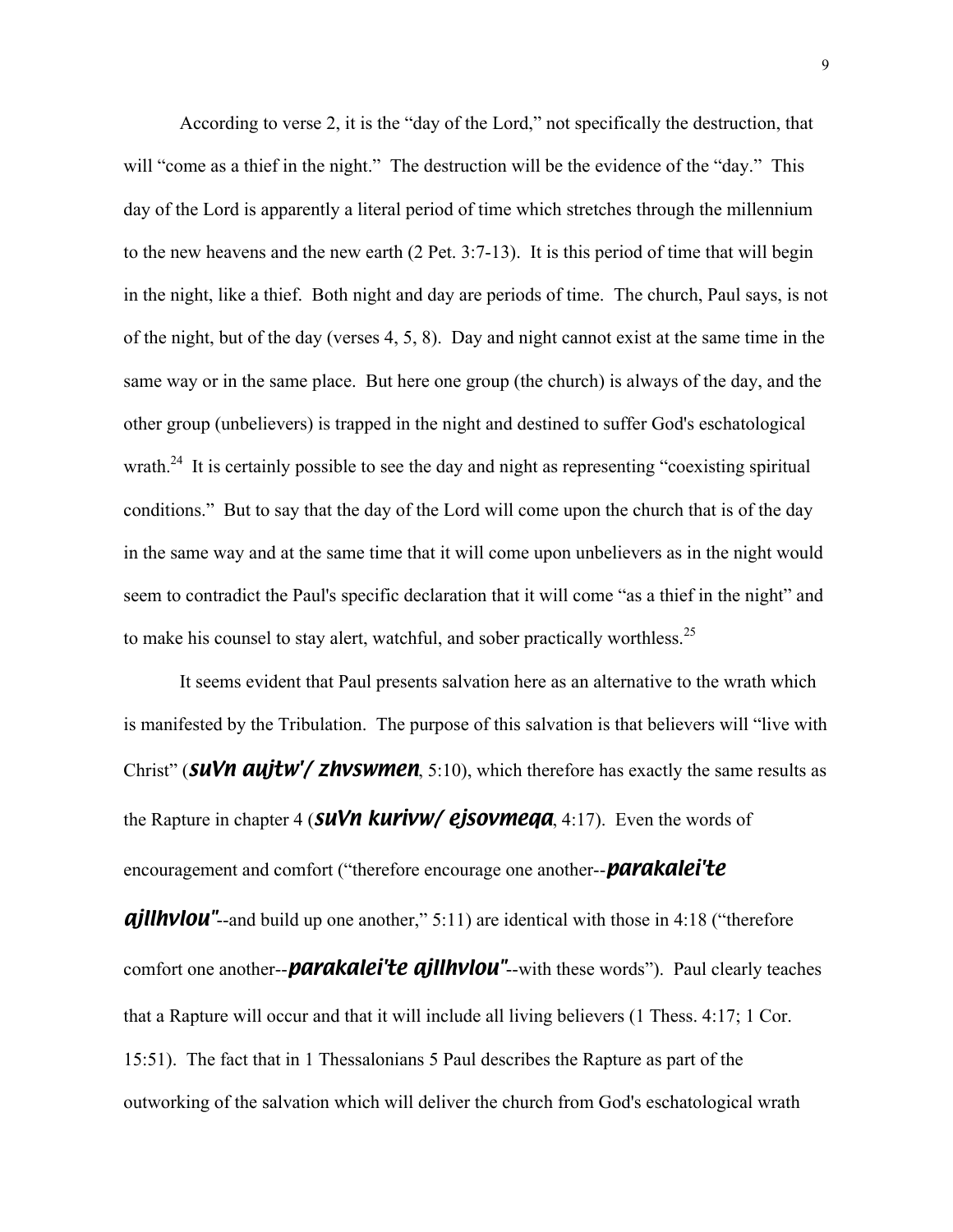(the Tribulation) shows that for Paul the means of saving the church from the wrath of the Tribulation (or day of the Lord) is specifically the Rapture.

According to Matthew 24 and Revelation 6 and 13, believers on earth during the Tribulation will experience extreme suffering and martyrdom. Nothing further can be done to someone to injure him than to take his life. Martyrdom is therefore the supreme result of the wrath of God's enemies which during the Tribulation will be part of God's wrath upon the earth. But martyrdom cannot be thought of as delivery or "rescue" from the coming wrath. If the church finds itself in the Tribulation, then at least some of the church is not delivered, since they will be martyred. This seems contrary to the clear teaching of 1 Thessalonians 1:10 and 5:9, where no exceptions to the rescue are indicated or implied. The promise of deliverance by Rapture is for the entire church. It is also worth noting that believers who find themselves in the Tribulation and who are kept faithful until death will thereby be "delivered" from denial or apostasy, but this is not the wrath spoken of here. A faithful Christian may be delivered during the Tribulation from his own weakness, but not from the "wrath." Paul's promise is that the church will be actually and literally delivered from the coming wrath.

I conclude, then, that Paul's exhortation to the Thessalonians to "watch and be sober" (5:6) is unrealistic and his promise that the church is not appointed to wrath (5:9) is misleading if the Rapture is not imminent.

## **1 Corinthians 1:7**

*7 so that you are not lacking in any gift, awaiting eagerly the revelation of our Lord Jesus Christ*

In Romans 8:23, as Paul attempts to show that the Christian's coming glorification is something that far outweighs the suffering he will experience in this life, he declares that believers "groan" within themselves as they "eagerly await" the "redemption of their bodies."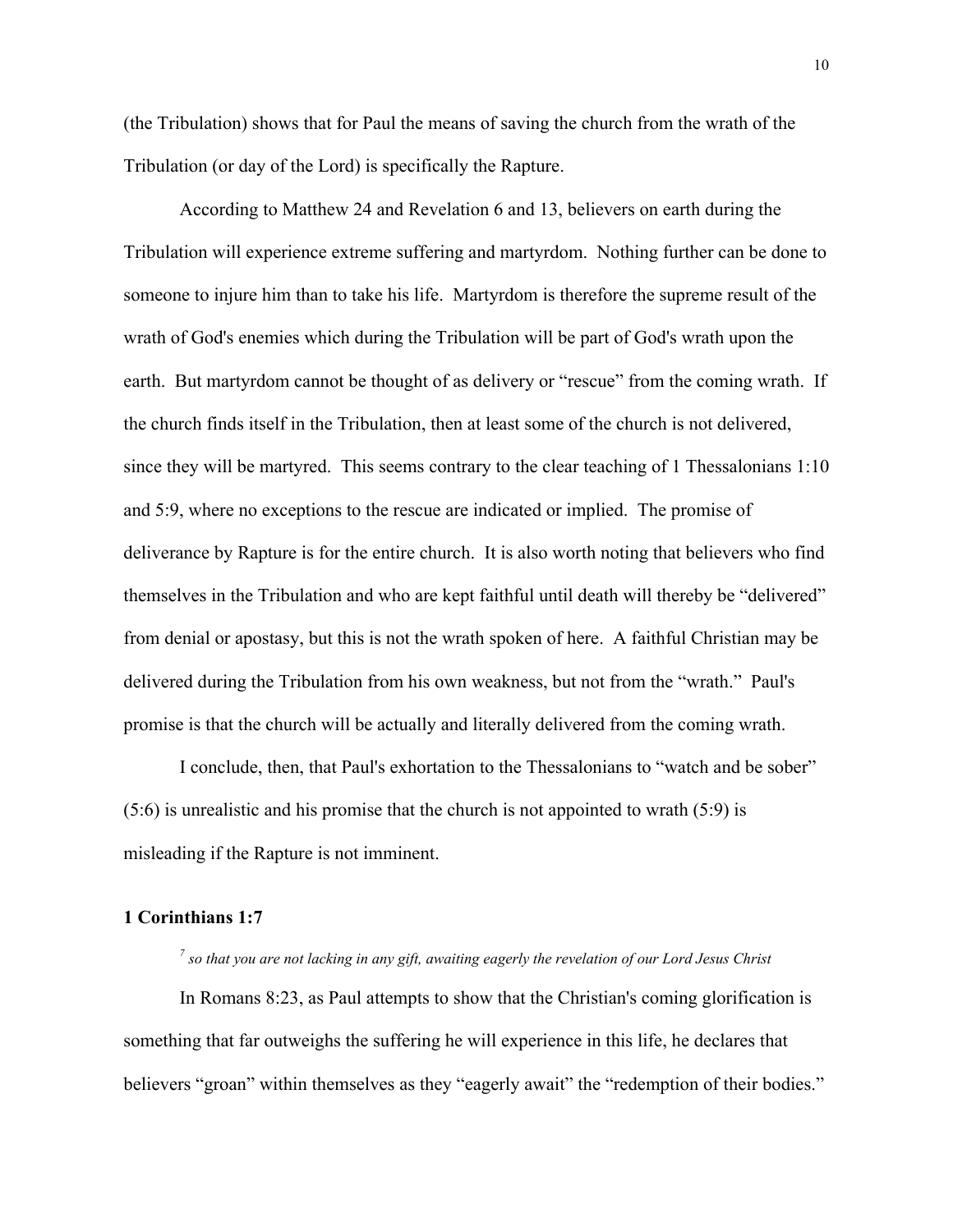Two verses later, he explains that they "eagerly await" this hope with perseverance. This verb, *ajpekdevcomai* ("await eagerly or expectantly," "look forward eagerly"<sup>26</sup>), found also here in 1 Corinthians 1:7, is always used of Christian hope in the New Testament,<sup>27</sup> and Paul uses it only in eschatological contexts.<sup>28</sup>

Why do the Corinthians need to be reminded, in the midst of a thanksgiving focusing on their wealth of spiritual gifts, that they are eagerly looking forward to the revelation or "unvealing" (*ajpokavluyi*") of Christ? Gordon Fee suggests that they had an "overrealized" eschatological understanding of their existence," connected to their experience of tongues.<sup>29</sup> Paul, however, is probably foreshadowing his later warning that the day is coming when the very spiritual gifts on which the Corinthians have centered their Christian existence will cease and be put aside when (or by the time that) "the perfect comes" (13:10). As Paul will say there,

 $8$  Love never fails; but if [there are gifts of] prophecy, they will be done away; if [there are] tongues, they will cease; if [there is] knowledge, it will be done away. <sup>9</sup> For we know in part and we prophesy in part;  $10^{\circ}$  but when the perfect comes, the partial will be done away. When I was a child, I used to speak like a child, think like a child, reason like a child; when I became a man, I did away with childish things.  $12$  For now we see in a mirror dimly, but then face to face; now I know in part, but then I will know fully just as I also have been fully known. <sup>13</sup> But now faith, hope, love, abide these three; but the greatest of these is love. (1) Corinthians 13:8-13)

The "perfect" (*toV tevleion*) presumably has something to do with Christ's return

for the church and his ushering in of a new (glorious) kind of existence for them, in which believers will know him and his will perfectly and completely. As Fee puts it, "at the coming of Christ … those gifts now necessary [perhaps better, useful] for the building up of the church in the present age will disappear, because 'the complete' will have come."<sup>30</sup> Paul intends in 1:7 to refocus their expectation on Christ, rather than on themselves and their (temporary) gifts (cf. also 1:17-18, 30-31; 2:2). This indicates that 1:7 has in view an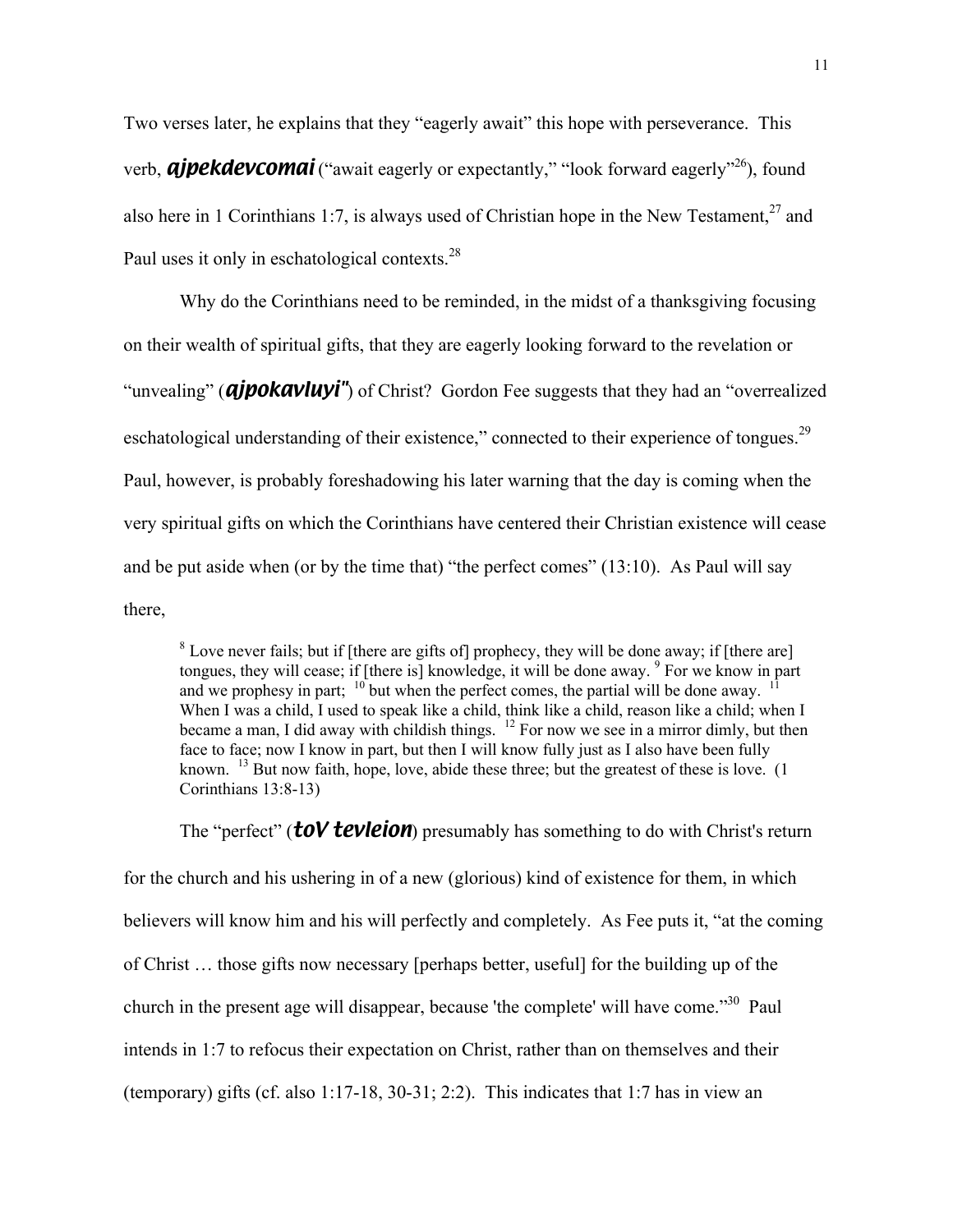imminent Rapture, "eagerly expected" at any moment, on which believers should focus their expectation.

The word *ajpokavluyi*" at times refers to either the Rapture (1 Pet. 1:7, 13; 4:13) or the second coming (2 Thess. 1:7; Rom. 8:19).<sup>31</sup> Here, where no signs are mentioned, an imminent Rapture is not only possible but most likely. The underlying concept of "seeing" an unveiled Christ as he really is coincides well with such clear Rapture passages as 1 John 3:2, where it is said that the church "will see him even as he is."

### **Titus 2:13**

*13 looking for the blessed hope and the appearing of the glory of our great God and Savior, Christ Jesus.*

At the outset in Titus 2:13 it is appropriate to ask why Paul describes Christ's return as "the blessed hope" (*thVn makarivan ejlpivda*). Given that the term *makavrio"* has a basic meaning of "happy,"<sup>32</sup> and that the article **thun** is most likely fulfilling either a *par excellence* ("in a class by itself") or a monadic ("one of a kind") function,<sup>33</sup> Paul's terminology here strongly implies that "the blessed hope," as the Christian's ultimate hope, is the Rapture presented as a totally positive and joyful expectation.

Some pretribulationists interpret this passage as referring to the second coming of Christ rather than the Rapture, because of Paul's use of the word *ejpifavneia* (appearing). However, all four uses of the term in the Pastoral Epistles (1 Tim. 6:14; 2 Tim. 4:1, 8; Titus 2:13) present the appearing of Christ as a joyous expectation apart from signs or tribulation and thus refer to the Rapture.

Others have related this event to Christ's posttribulational second coming because it states that Christ's appearing will be a "glorious appearing," which can only be the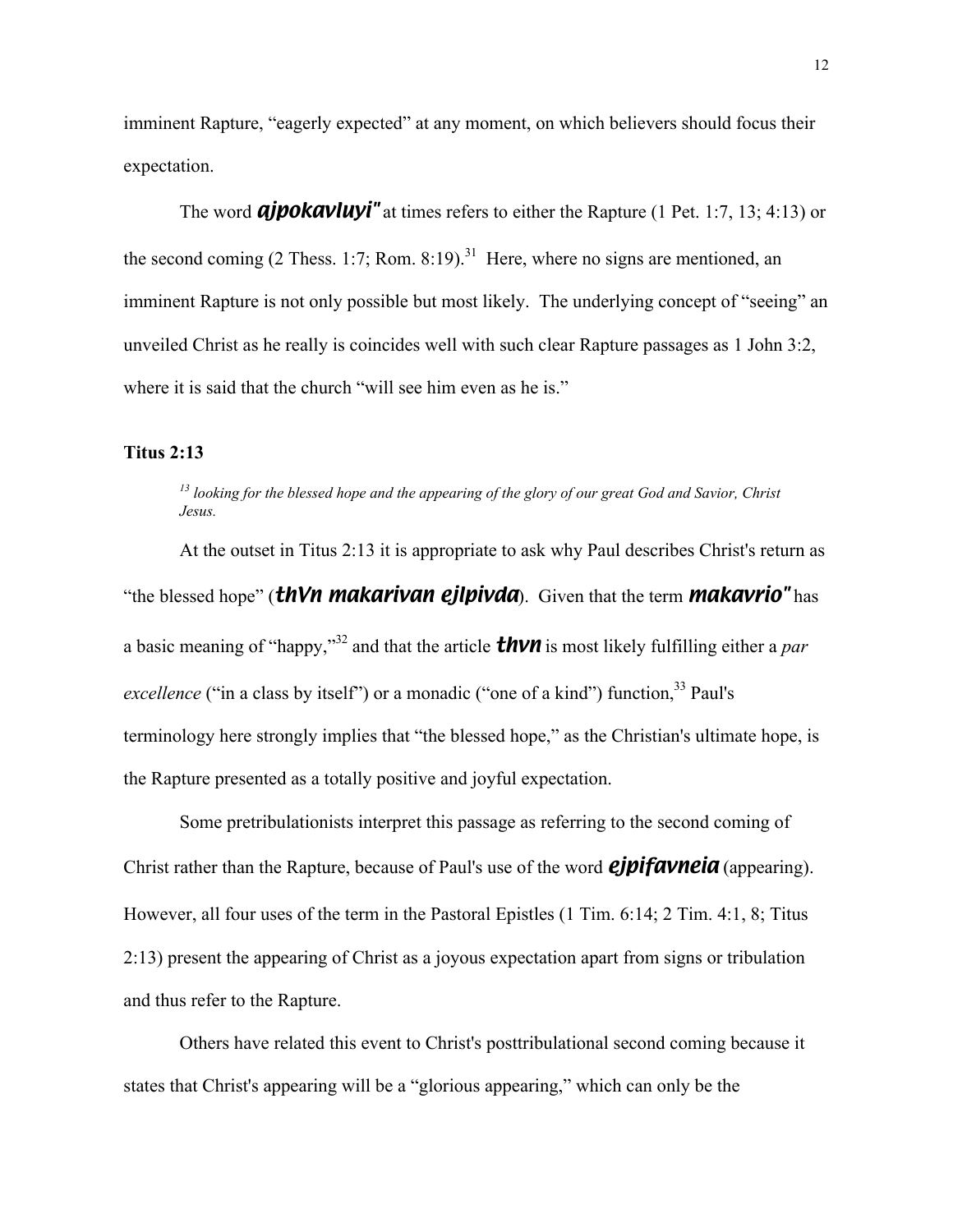manifestation of an exalted and glorious Christ to the entire world (cf. Matt. 16:27; 19:28; 24:30; 25:31). It must be noted, however, that although the world will not see Christ's glory until his second coming, the church will experience his glory when it meets him in the air (Rom. 5:2; 8:18, 30; 1 Cor. 15:43; Phil. 3:21; Col. 1:27; 3:4; 1 Pet. 5:1; 1 John 3:2; Jude 1:24). This "glory" may be either an attributive genitive ("glorious appearing") or a subjective genitive (the glory "appears"). Either way, there is nothing in the passage that restricts this appearing to Christ's second coming.<sup>34</sup>

The fact that in Titus 2:13 Paul exhorts believers to look for the Rapture as the "happy," blessed hope (confident expectation) for the church, without any mention of preceding signs or tribulation, strongly implies the imminence of this event—that it can occur at any time. The argument by some that the context of this passage makes any reference to signs inappropriate is weak,  $35$  since Paul could easily have introduced the idea of tribulation and persecution and watching for signs as he spoke of the "present age," just as Jesus did in Matthew 24. The exhortation to "watch" or "look" for what is the hope *par excellence* of the church loses its significance if it may not arrive "at any moment."36

### **1 John 3:2-3**

<sup>2</sup> Beloved, now we are children of God, and it has not appeared as yet what we will be. We know that *when He appears, we will be like Him, because we will see Him just as He is. <sup>3</sup> And everyone who has this hope [fixed] on Him purifies himself, just as He is pure.*

In seeking to motivate Christians to purify themselves from sin and lawlessness (cf. 3:4-11), John reminds his readers that when Jesus appears (*fanerwqh'/*), they will become just like him. This is the Christian's hope, and everyone who has this hope in Christ and his return will purify himself now (in progressive sanctification) so that he may grow into the purity of Christ (cf. Rom. 8:29).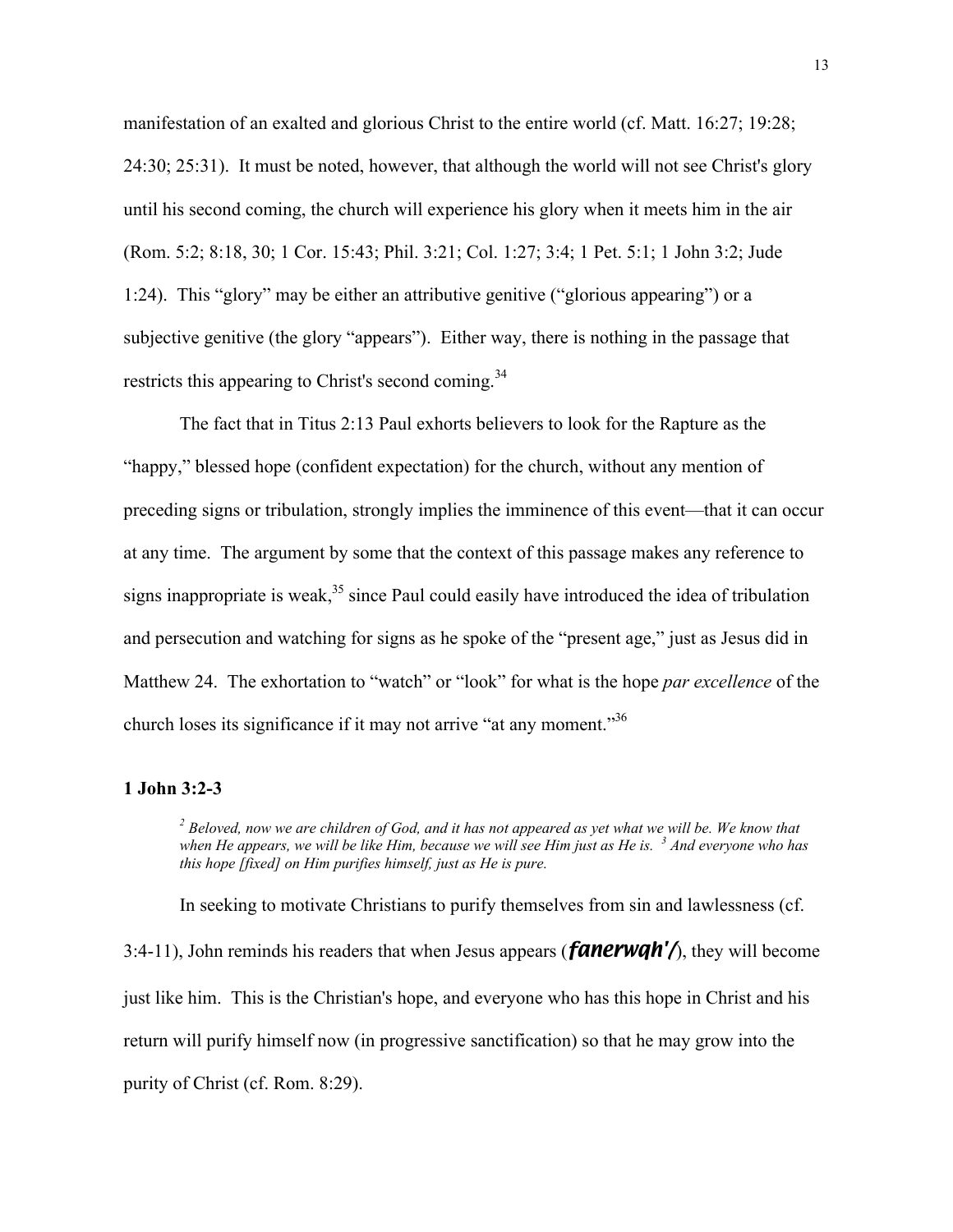If one expects important guests to arrive at one's home momentarily, one may be busily engaged in cleaning the house and making every possible preparation for their arrival—perhaps with great eagerness which results in a strong focus on "purifying" the house and making it ready. If the guests call to cancel the visit, however, the preparations cease and the motivation for improvement is lost. The hope is realistic and motivational in proportion to its imminence. $37$  While it is certainly true that a Christian has other motivations for purification and obedience than simply the imminent hope of the Rapture, it must be admitted that the exhortation for Christians to purify themselves in light of Christ's return is most significant if his coming is imminent. As John Walvoord puts it, "The teaching of the coming of the Lord for the church is always presented as an imminent event which should occupy the Christian's thought and life to a large extent."<sup>38</sup>

In 1 John the connection between an expectation of Christ's return and the purification of the believer's life has already been hinted at in 2:28 (abiding in Christ for confidence and lack of shame when he appears). Now in 3:2 John establishes a sequence of events: (1) he will appear, (2) we will see him just as he is, and (3) we will be like him. Taken together, these three points are a description of the essential elements of the Rapture. The phrase **ejaVn fanerwgh'/** ("when/if he appears") is exactly the same as that used to describe Christ's coming for believers in 2:28, and alludes to Jesus' coming to glorify the church. At the moment of Christ's appearing, all genuine believers will become or be revealed to be "like him"—to be entirely conformed to the likeness of God's Son. "The complete transformation of the Christian into the likeness of Jesus awaits the moment of seeing him 'as he really is."<sup>39</sup>

But such a character-changing vision of Christ cannot be isolated from individual Christian responsibility here on earth. There are practical implications here and now because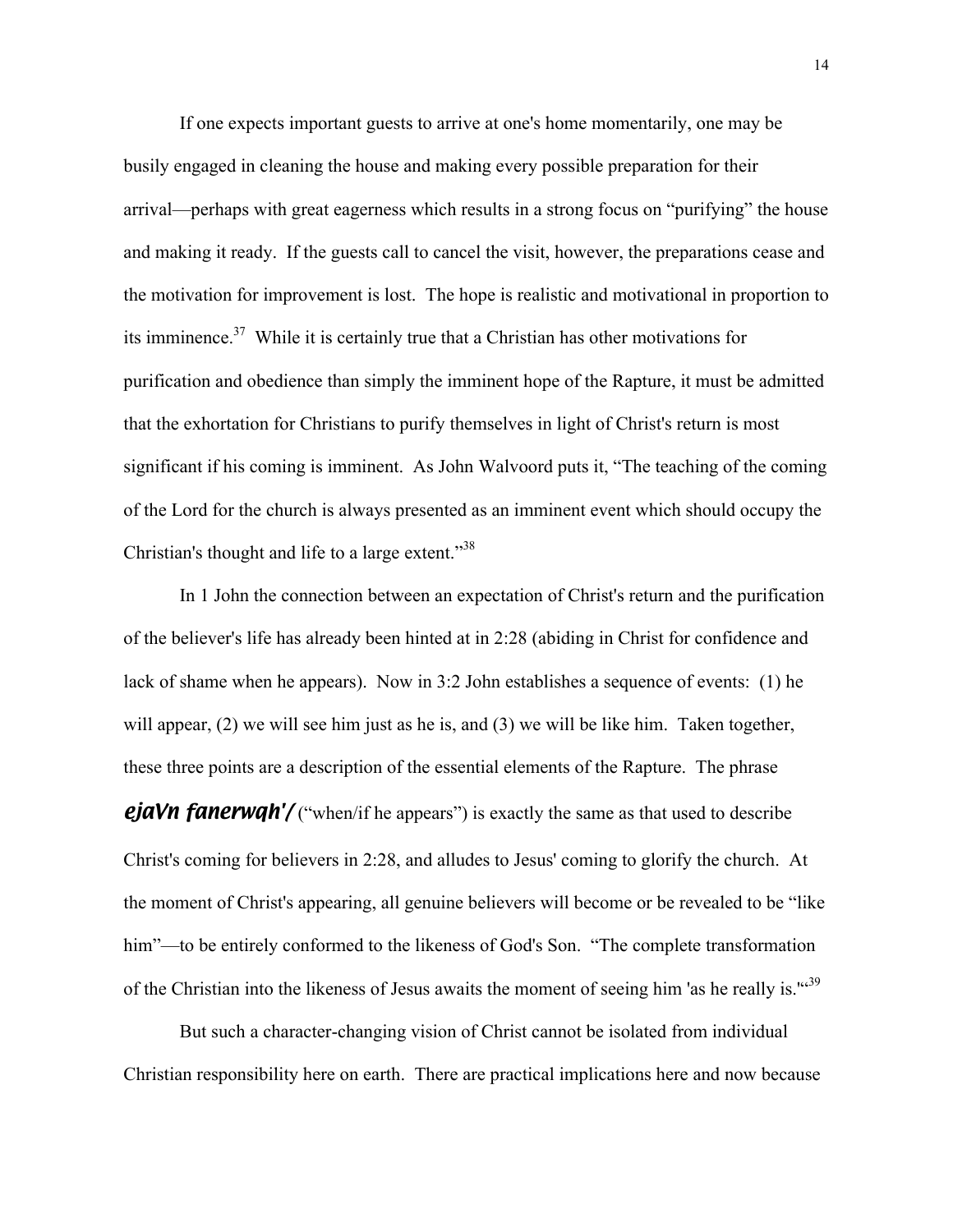of the imminence of that future vision. The hope for the future is an incentive to purity of living in the present. This purity is shown to involve the rejection of sin in the verses that follow. Keeping pure is endeavoring to stay free from sin (3:3). The hope of becoming like Christ when he appears should inspire Christlike character now. And it will, especially if that hope remains truly imminent, as this passage presents it.

## **Revelation 22:7, 12, 20**

*7 "And behold, I am coming quickly. Blessed is he who heeds the words of the prophecy of this book." <sup>12</sup> "Behold, I am coming quickly, and My reward [is] with Me, to render to every man according to what he has done. 20 He who testifies to these things says, "Yes, I am coming quickly." Amen. Come, Lord Jesus.*

Three times in Revelation 22, Christ promises that he is coming quickly (*ijdouV*

*e[rcomai tacuv*).<sup>40</sup> The word **tacuv**" is an adjective meaning "quick" or "swift." The

form *tacuv*, a neuter singular, is used as an adverb, with two major types of meanings: (1) "quickly, without delay," and (2) "soon, in a short time."<sup>41</sup> The meaning generally proposed for the occurrences in Revelation is "quickly." The major problem, of course, is that if we take Christ's promises literally, it appears that he was off the mark when he said he was coming back "quickly," or else he had an unusual view of the meaning of the word. Commentators differ widely in how they attempt to resolve this difficulty. Some speak of a "foreshortened perspective on the time of the end."<sup>42</sup> Others say that John should not be held to the standards of a systematic theologian, and was simply attempting to "motivate his audience to respond to Christ immediately and properly in the light of his soon and sudden return."<sup>43</sup>

Most likely the promises relate to the Rapture as imminent and ready to occur "at any moment." The word **tacuv** suggests the suddenness of Christ's coming whenever it occurs.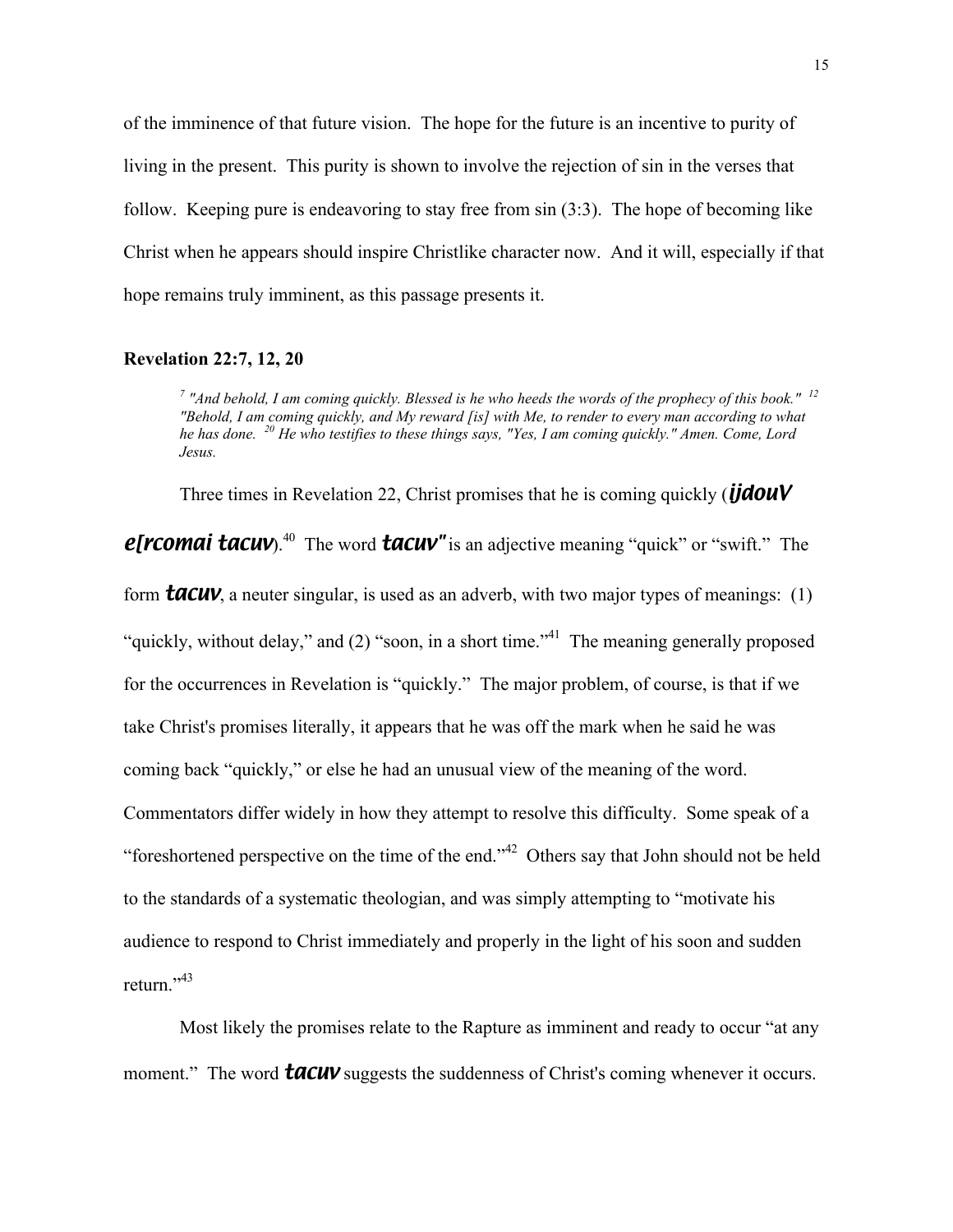A related promise in Revelation is found at 16:15: "I am coming like a thief." G. K. Beale suggests that the idea of a "swift, unexpected appearance" is included, especially with respect to the "possibility that Jesus could come at any time."<sup>44</sup> The promises thus assume imminence, and the probability of a reference to the Rapture is strengthened by the reference to Christ's rewards in 22:12 (based on works, as at the judgment seat of Christ—2 Cor. 5:10- 11).

## **Conclusion**

1

These passages which promise the Rapture of the church all either teach, imply, or allow for imminence as an event that can occur "at any moment." The purpose of most of these passages is to encourage believers concerning the hope that awaits them, or to motivate them to pursue holiness in anticipation of seeing Christ soon. As Paul Feinberg notes, "there is no mention of any signs or events that precede the Rapture of the church in *any* of the Rapture passages. The point seems to be that the believer prior to this event is to look, not for some sign, but the Lord from heaven."<sup>45</sup>

#### **NOTES**

<sup>1</sup> A large number of twentieth-century works on the Rapture use the term "imminency" instead of "imminence." However, most recent works use "imminence" and dictionaries seem to prefer "imminence," so this paper uses the latter term.

2 Robert H. Gundry, *The Church and the Tribulation* (Grand Rapids: Zondervan, 1973), p. 29. More recently, Wayne Grudem has defined "imminent" to mean that "Christ *could* come and *might* come at any time" (*Systematic Theology* [Grand Rapids: Zondervan, 1994], p. 1096, n. 7).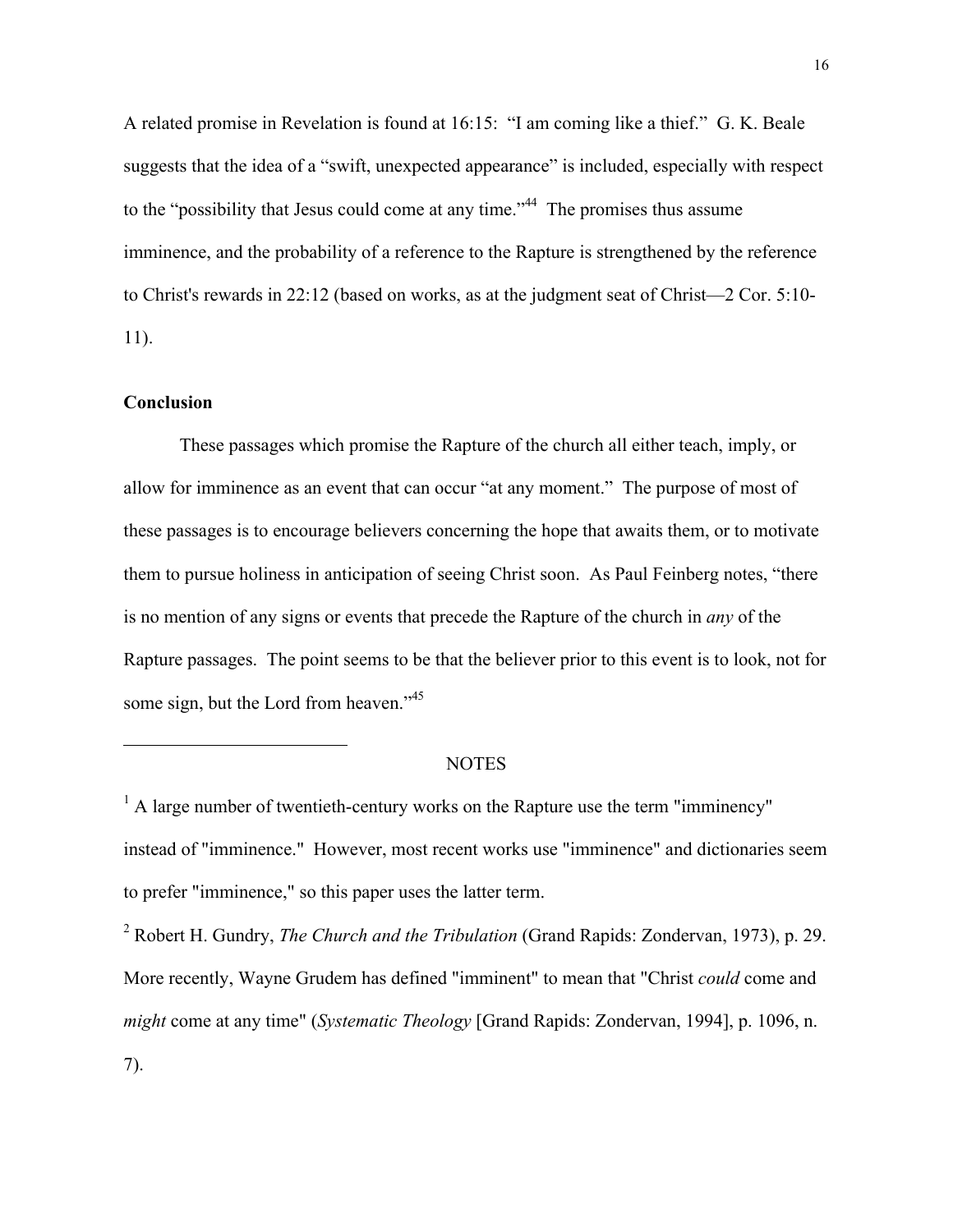3 John A. Sproule, *In Defense of Pretribulationism* (Winona Lake, IN: BMH Books, 1980), p.

12. John Walvoord has also called Gundry's definition untenable for pretribulationists (*The Blessed Hope and the Tribulation* [Grand Rapids: Zondervan, 1976], p. 71).

4 Douglas J. Moo, "The Case for the Posttribulation Rapture Position," in *Three Views on the Rapture* (Grand Rapids: Zondervan, 1996), p.208.

 $<sup>5</sup>$  The updated New American Standard version will normally be used throughout this paper.</sup>

<sup>6</sup> According to Robert Gromacki, "The choice of the present tense rather than the future in a prophetic context probably implies an ever-present possibility of fulfillment, or imminency" ("The Imminent Return of Jesus Christ," *Grace Theological Journal* 6 [Fall 1965]: 18).

 $<sup>7</sup>$  The idea that Christ "comes" to believers at the time of their deaths is actually not found in</sup> Scripture at all.

8 Moo, "Case," p. 178.

 $9^9$  Ibid., p. 247, n. 9.

 $10$  Craig Keener sees these "dwelling places" as "rooms" in the new temple (Ezek. 44:9-16), "where only undefiled ministers would have a place"; he then interprets the reference figuratively as "being in Christ, where God's presence dwells" (cf. John 2:21; 14:23) (*IVP Bible Background Commentary—New Testament* [Downers Grove: InterVarsity Press, 1993], p. 299). A more likely cultural background can be found in the fact that fathers and soon-tobe-married sons normally added small apartments ("dwelling places" or *insulae*) to their homes so that they could join together in an ever increasing expanded family.

<sup>11</sup> Douglas J. Moo, "Response" to Paul Feinberg, in *Three Views on the Rapture*, p. 100.

<sup>12</sup> Contrast Jesus' counsel to those present on earth during the Tribulation to flee from persecution (Matt. 24:15-22).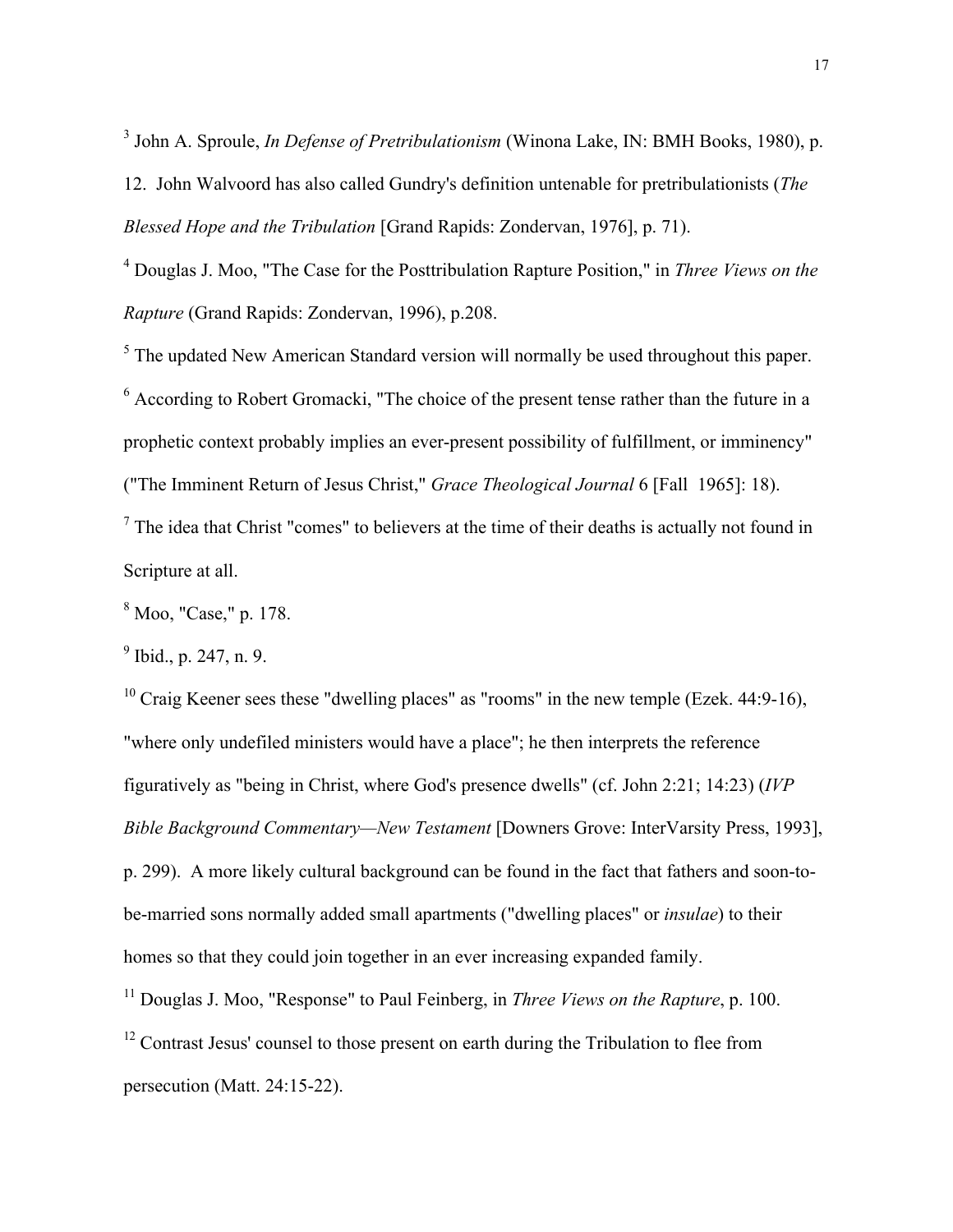<sup>13</sup> Cf. John F. Walvoord, *The Rapture Question* (Grand Rapids: Zondervan, 1957), p. 76.

<sup>14</sup> Cf. William K. Harrison, "The Time of the Rapture as Indicated in Certain Scriptures—Part I," *Bibliotheca Sacra* 114/456 (October 1957): 319.

<sup>15</sup> Daniel B. Wallace, "A Textual Problem in 1 Thessalonians 1:10: **Ek th'" \*Orgh'"** vs.

*\*ApoV th'" \*Orgh'"*," *Bibliotheca Sacra* 147/588 (October 1990): 478.

16 Ibid., p. 478.

<sup>17</sup> Leon Morris, *The Epistles of Paul to the Thessalonians*, TNTC (Grand Rapids: Eerdmans,

1956), p. 42; cf. D. Edmond Hiebert, *The Thessalonian Epistles* (Chicago: Moody, 1971), p. 75.

18 Hiebert, *The Thessalonian Epistles*, p. 72.

19 F. F. Bruce, *1 & 2 Thessalonians*, WBC (Waco, TX: Word Books, 1982), pp. 19-20.

<sup>20</sup> Wallace, "Textual Problem," p. 479.

21 Cf. Walvoord, *The Blessed Hope and the Tribulation*, p. 117.

22 Paul D. Feinberg, "The Case for the Pretribulation Rapture Position," in *Three Views on the Rapture* (Grand Rapids: Zondervan, 1996), pp. 53-54.

23 Bruce, *1 & 2 Thessalonians*, pp. 111-112.

 $24$  Walvoord puts it this way: "The implication is quite clear that believers are in a different time reference, namely, that they belong to the day that precedes the darkness" (*The Blessed Hope and the Tribulation*, p. 117).

 $25$  The concepts suggested here are elaborated in greater detail by Harrison, "The Time of the Rapture," pp. 320-321.

26 Johannes P. Louw and Eugene A. Nida*, Greek-English Lexicon of the New Testament Based on Semantic Domains* (New York: United Bible Societies, 1988), 1:296.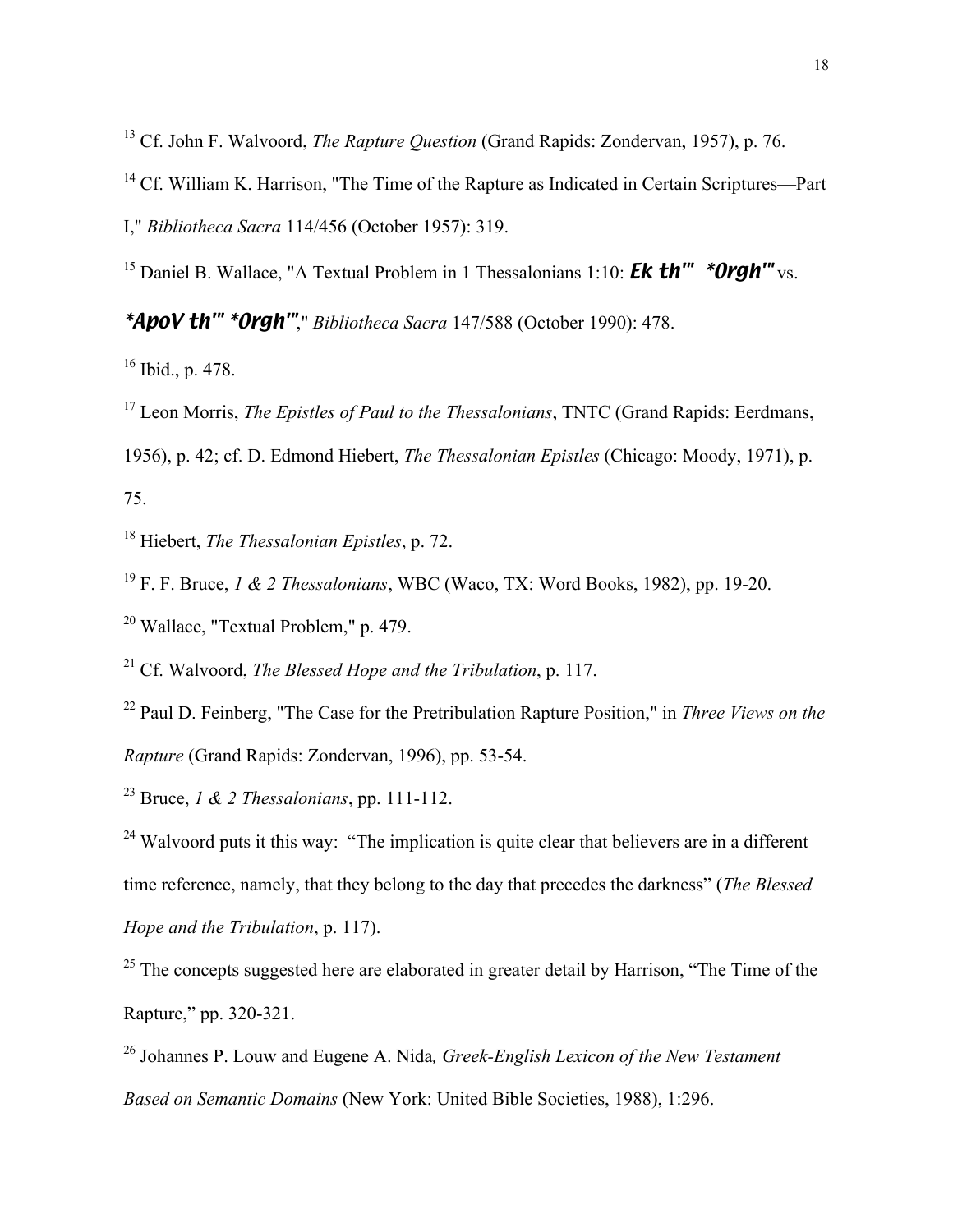27 BAGD, 2nd ed., s.v. "*ajpekdevcomai*," p. 83.

<sup>28</sup> Gordon D. Fee, *The First Epistle to the Corinthians* (Grand Rapids: Eerdmans, 1987), p. 42, n. 36.

 $^{29}$  Ibid., p. 42.

 $30$  Ibid., p. 646.

<sup>31</sup> As Sproule notes, the term *ajpokavluyin* is not a technical term that refers only to the Second Coming (*In Defense of Pre-Tribulationism*, p. 18).

32 BAGD, 2nd ed., s.v. "*makavrio"*," p. 486.

33 See Daniel Wallace, *Greek Grammar Beyond the Basics* (Grand Rapids: Zondervan, 1996), pp. 222-224, for descriptions and other examples.

34 Cf. Walvoord, *The Rapture Question*, p. 157.

35 Cf. Gundry, *The Church*, pp. 36-37.

 $36$  As Earl Radmacher says, "If . . . there are specific prophesied signs, in reality we would not be looking for the Savior at any moment but instead should be watching for the revelation of the Man of Sin, the Great Tribulation, etc." ("The Imminent Return of the Lord," *Chafer Theological Seminary Journal* 4.3 [July 1998]: 20).

37 Ibid.

<sup>38</sup> Walvoord, *The Rapture Question*, p. 81. Gleason Archer suggests that a comparison of this passage with Revelation 19:7-8, 14 proves that by the time Jesus leaves heaven for earth at his second coming the church will have been raptured, purified, and glorified, and have joined Christ's armies (dressed in white clothing) for his victorious return to earth ("The Case for the Mid-Seventieth-Week Rapture Position," in *Three Views on the Rapture* (Grand Rapids: Zondervan, 1996), pp. 119-120.